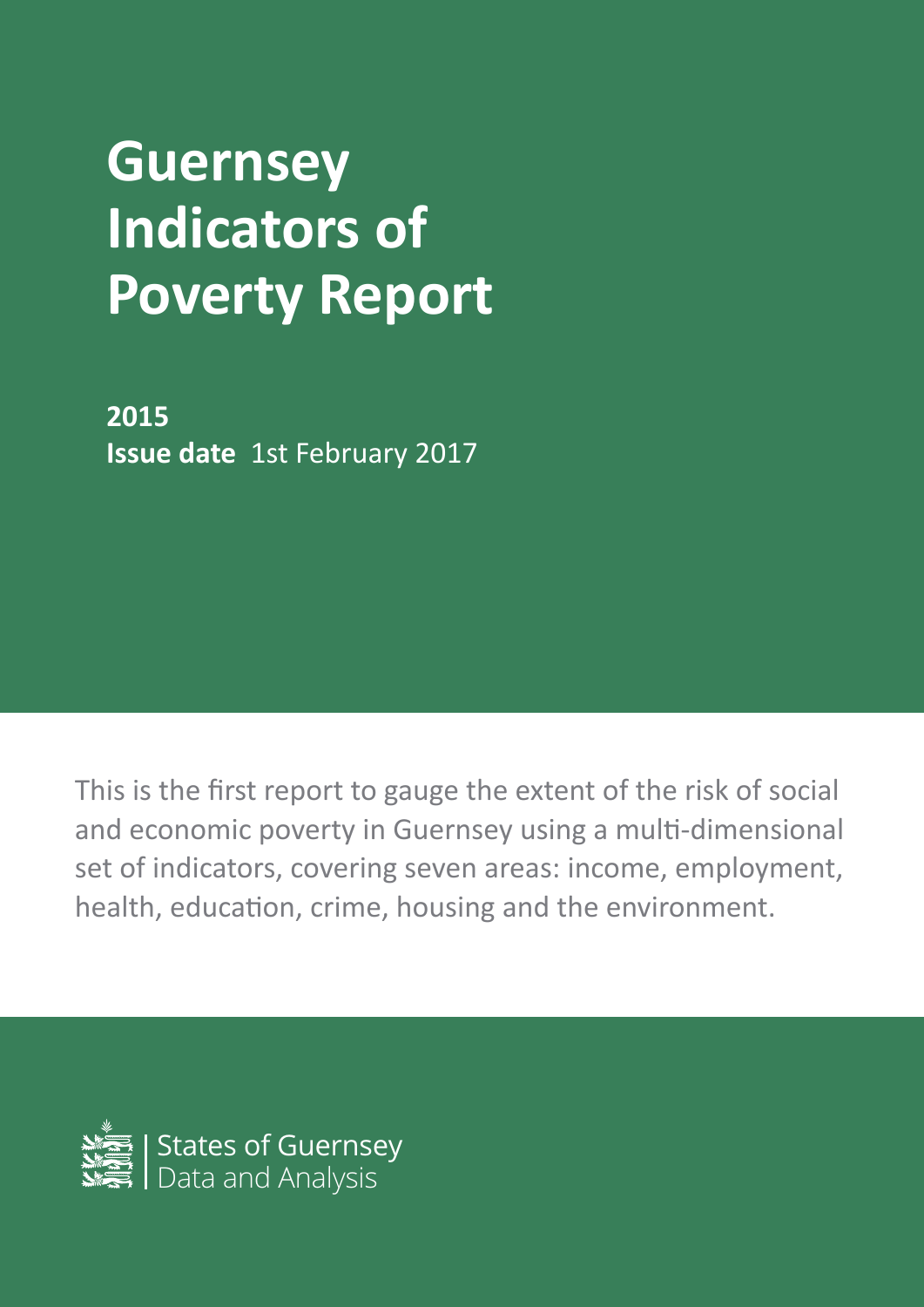## **1.1** Introduction

This is the first report in which the extent of potential social and economic deprivation in Guernsey is quantified via a set of multi-dimensional indicators.

In January 2016 (see **www.gov.gg/billets**) the States of Guernsey agreed to "improve and broaden the measurement of relative poverty" to give a more accurate and rounded picture of potential deprivation. Previously, measurements have focused only on relative income poverty (for example, those published in the **States Strategic Monitoring Report**, available from **www.gov.gg/kpi**).

The measures of relative income poverty have been improved by using a more comprehensive dataset now available annually from the Rolling Electronic Census. In the past, periodic surveys and research projects were the only sources of data, so the data was less reliable and updated less frequently. These measures are included along with a wealth of other related information in the **Guernsey Household Income Report**, available from **www.gov.gg/household**.

Measurement has been broadened to cover other aspects of social and economic deprivation. As well as the headline figures for those at risk of relative income poverty, this report includes indicators for six other areas, which are: employment; education, skills and training; health deprivation and disability; crime; barriers to housing and services; and living environment. The methodology is broadly based on that used to compile the "English Indices of Deprivation", published by the Office for National Statistics.

The use of wide-ranging measurements is important because they will give a holistic view  $-$  in the context of a general lack of resources or opportunity – rather than focusing solely on relative low income. This report will help to identify topics in need of more in-depth assessment.

This report begins to compile time series data for the indicators required to calculate an overall index and presents data for 2014 and 2015 only, since some data is not available for earlier years. Time series will be built up year-on-year and trend analysis will become the focus in future editions of this report.

No attempt is made to define appropriate levels, desired trends or targets for any of the indicators in this edition. This report provides a platform upon which this broadened set of indicators for Guernsey can be built into measures of performance in future years.

The Report, entitled **Future Guernsey**, published in 2016 as the first phase of the States' Policy & Resource Plan, stated that "We want to understand better the extent of relative poverty and income inequality in Guernsey and their effects on individuals, families and the prosperity and well-being of society generally" (see **www.gov.gg/policyandresourceplan**). This report is intended to help achieve that vision.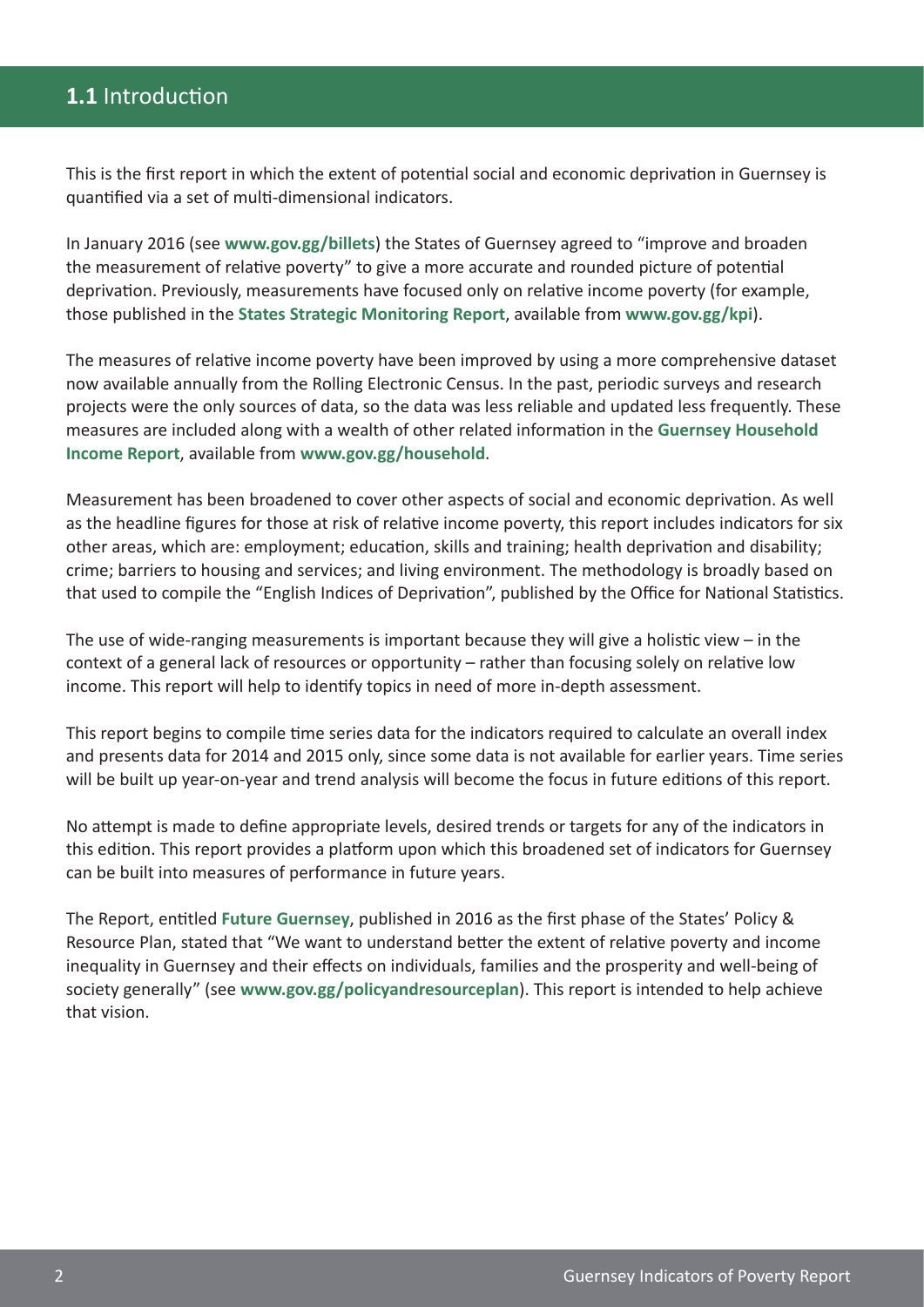## **1.1** Introduction (continued)

| Domain         | <b>Description</b>                                                                 |
|----------------|------------------------------------------------------------------------------------|
| Income         | The proportion of the population at risk of relative poverty due to lack of income |
|                | The proportion of the working age population being involuntarily excluded from the |
| Employment     | labour market                                                                      |
| Health         | The risk of premature death and increased need of care                             |
| Education      | Educational achievement and participation                                          |
| Crime          | The risk of being a victim of certain crimes                                       |
| <b>Housing</b> | The difficulty in accessing appropriate housing                                    |
| Environment    | Quality of indoor and outdoor environments                                         |

The domains used in the multi-dimensional index are described as follows:

Each of the domains is measured via a set of indicators. The individual indicators are presented in this report, which provides 2014 and 2015 data where available. Data from several sources has been used, namely: the Rolling Electronic Census, the Law Enforcement Annual Report, Public Health Services, Education Services and the Office of Environmental Health and Pollution Regulation.

2014 is set as the base year for future trend analysis. As such, each of the domains has been given a "deprivation index" of 100 in 2014. The annual changes in individual measures within each domain are combined (without weighting) to give an overall change for the domain. This change is applied to this base figure to show whether the index for the domain as a whole has increased or decreased between 2014 and 2015, although trends will not begin to become apparent until 2016, 2017 and 2018 updates have been added.

#### **1.2** Summary

The indicators presented in this Report provide a baseline from where performance in relation to achieving the States' aims relating to poverty can begin to be measured and objectively assessed. These aims are summarised in the **Future Guernsey** Report; to "Implement the improvements required to monitor, understand and reduce poverty and income inequality in Guernsey" (see **www.gov.gg/ policyandresourceplan**).

In this Report, all the indicators are presented with equal coverage and weight. This style of presentation is intended to enable each reader to identify the areas they wish to focus further attention upon. No judgement is made in the Report regarding performance compared to benchmarks, targets or other jurisdictions, although these could be introduced in future. 2014 and 2015 figures are presented as a starting point for information and discussion and the indicators presented will be refined as the report becomes more mature.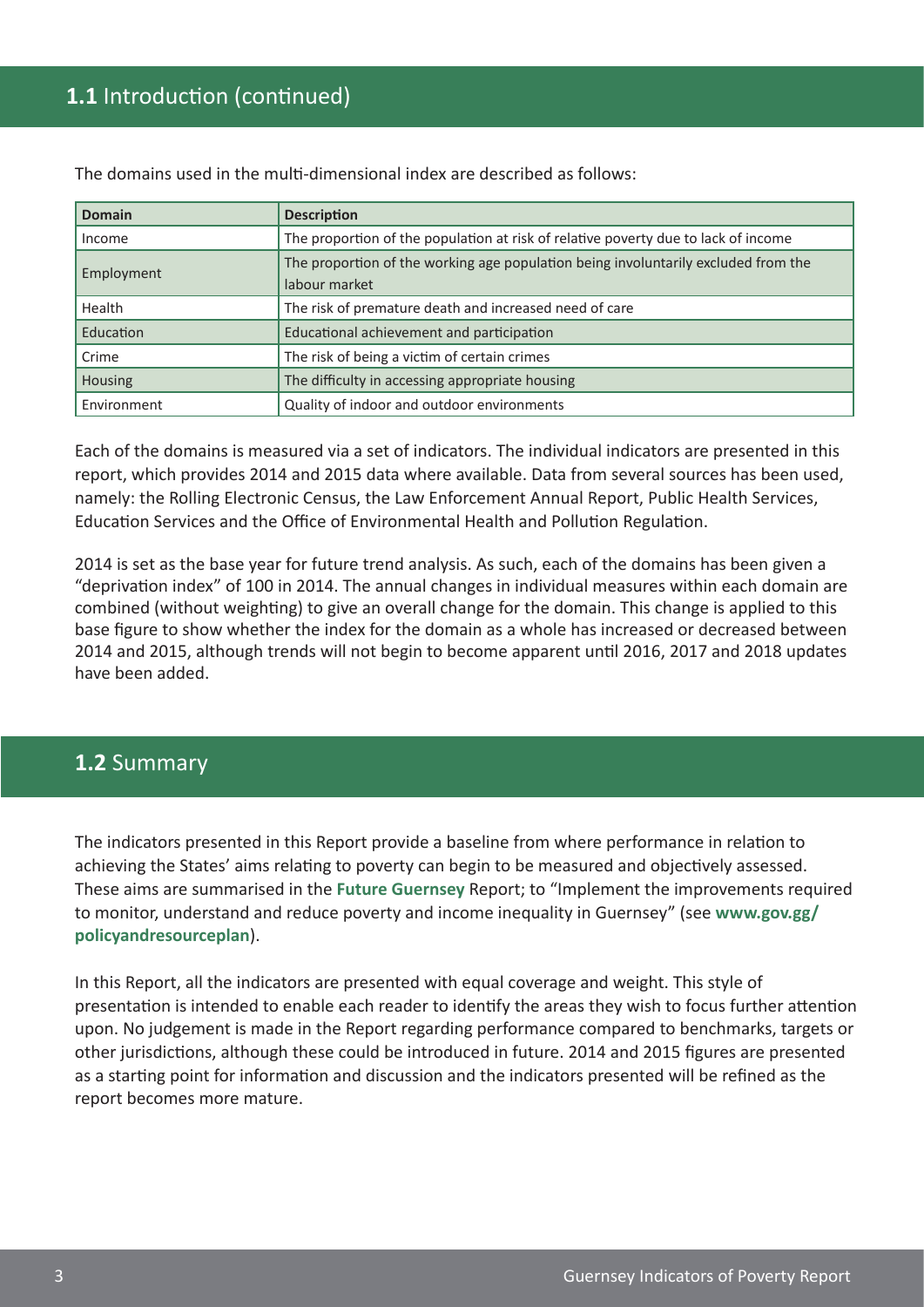#### **2.1** Income

The first of the seven domains looks at income. Some definitions of relative poverty only look at income, either in relative or absolute terms. However, in this methodology, it is recognised that this does not give a holistic view. For example, someone with a low income may have enough for his or her needs and may, for example, own a well-insulated home with no mortgage and enjoy good health, rarely visiting the doctor. By way of comparison, someone with a relatively high income may spend more on rent and need to visit the doctor often to manage a long-term illness or disability. As such, income is presented alongside the six other domains and it is important that all are considered before any conclusions are drawn.

In order to gauge potential income deprivation, the proportion of people who live in a household with a net equivalised income of less than 60% of the median is identified. This figure of 60% is a recognised boundary for those being at risk of relative income poverty. The incomes are net of housing costs, social security contributions and taxes.

Household incomes are equivalised to a two adult, no children household. Further information on household incomes and equivalisation can be found in **Appendix 2** of this report or in the **Guernsey Household Income Report** (available at **www.gov.gg/household**), which also contains information on median incomes and the distribution of income at a household level.

In 2014, 60% of the median net equivalised annual income was £18,655. 22.3% of people lived in a household which had an income lower than that. This threshold amount equates to an income of £359 per week for a household of two adults. This is the amount of income remaining after housing costs, social security contributions and taxes have been paid. **Section 12** of the **Guernsey Household Income Report** contains further breakdown of the households included within this group by tenure and household composition and internationally recognised measures for monitoring income distribution, such as the Gini coefficient and income decile ratio. Data was not available for 2015 at the time of publishing this report and in the absence of time series data, for context, a broadly comparable figure for Jersey is 23% and for the UK, 21%.

The percentage of people who fall within this group and who were not in receipt of income support in the form of supplementary benefit is also used as an indicator. Supplementary benefit in Guernsey is a cash amount payable to someone whose household income is below that which is considered to be enough to live on. Eligibility for supplementary benefit is dependant on individual household circumstances. 17.4% of the population both had a household income below the 60% median figure detailed above and were not in receipt of income support.

#### **Table 2.1.1 Income deprivation indicators and index**

| <b>Indicator</b>                                                                                                                     | 2014 | $2015*$ |
|--------------------------------------------------------------------------------------------------------------------------------------|------|---------|
| Proportion of population whose household income is less than 60% of the median                                                       |      |         |
| Proportion of population who both have a household income of less than 60% of the<br>median and are not in receipt of income support |      |         |
|                                                                                                                                      |      |         |
| Index figure for domain (based on indicators above having equal weighting)                                                           | 100  |         |

\* 2015 figures will be available later in 2017.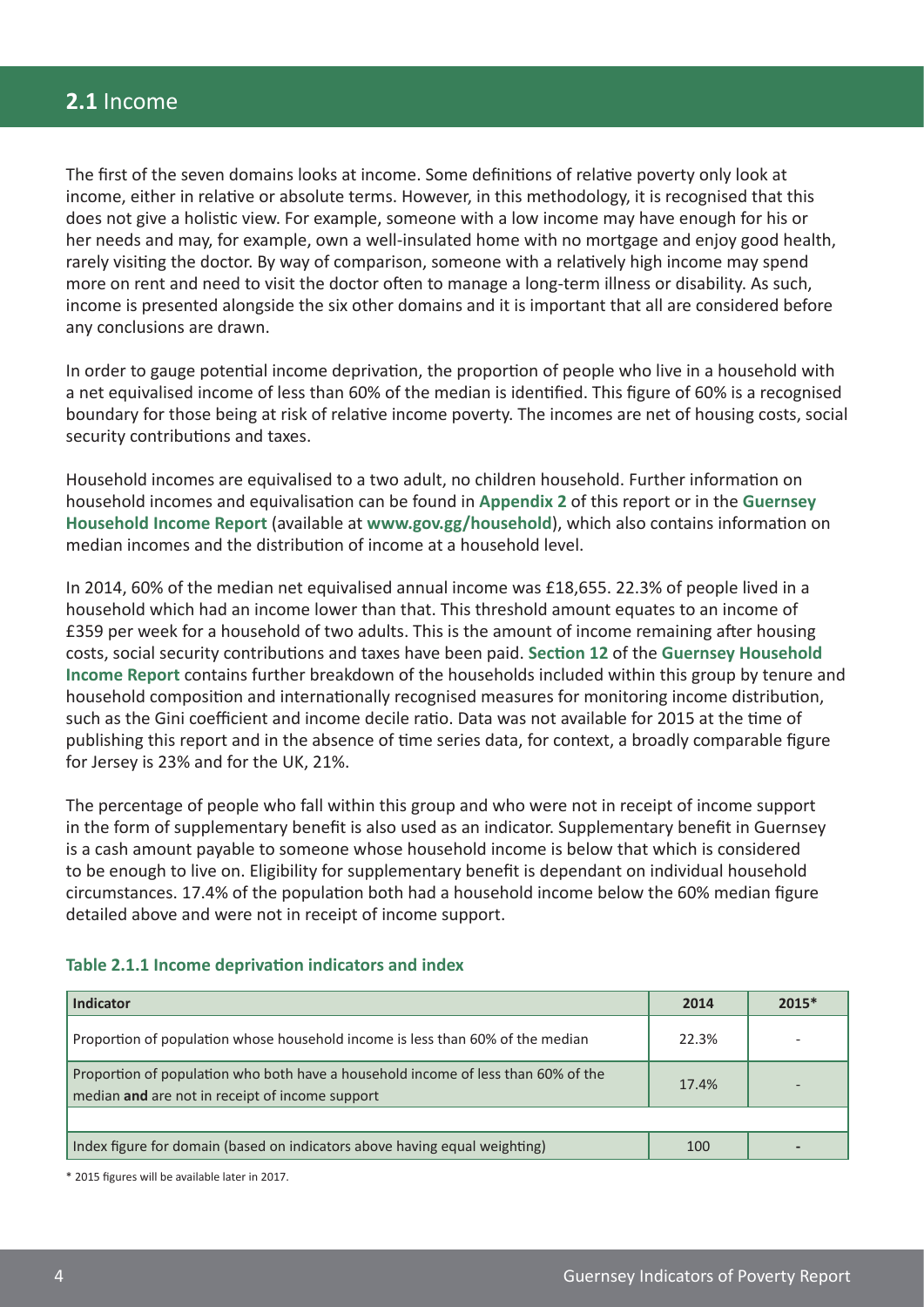## **2.2** Employment

This element of the report looks at the number of Guernsey residents who are prevented from working due to long-term illness, disability, involuntary unemployment or the necessity of caring for another person. These are measured via the number of claimants of four particular benefits: invalidity, severe disability or unemployment benefit or carer's allowance.

Invalidity benefit may be paid to someone who has been unable to work for six months or more due to illness or injury, subject to certain conditions.

Severe disability benefit may be available to someone with a physical or mental disability that requires a lot of care and supervision.

Carer's allowance can be paid to someone caring (for at least 35 hours per week) for a person in receipt of severe disability allowance, dependant on certain conditions being met.

Unemployment benefit is a cash amount which may be paid to someone who is unemployed and actively looking for work.

The number of people aged 16 to 64, i.e. anyone of working age, in receipt of any one of these benefits at the end of each quarter is compared to the total number of people in the age group. An annual average is presented for each year.

As shown below, 3.5% of the working age population was in receipt of these benefits in 2015, compared to 3.6% in 2014.

#### **Table 2.2.1 Employment deprivation indicators and index**

| Indicator                                                                                                                      |  | 2015 |
|--------------------------------------------------------------------------------------------------------------------------------|--|------|
| Proportion of working age population receiving invalidity, severe disability or<br>unemployment benefits, or carer's allowance |  | 3.5% |
|                                                                                                                                |  |      |
| Index figure for domain (based on indicators above having equal weighting)                                                     |  | 98.7 |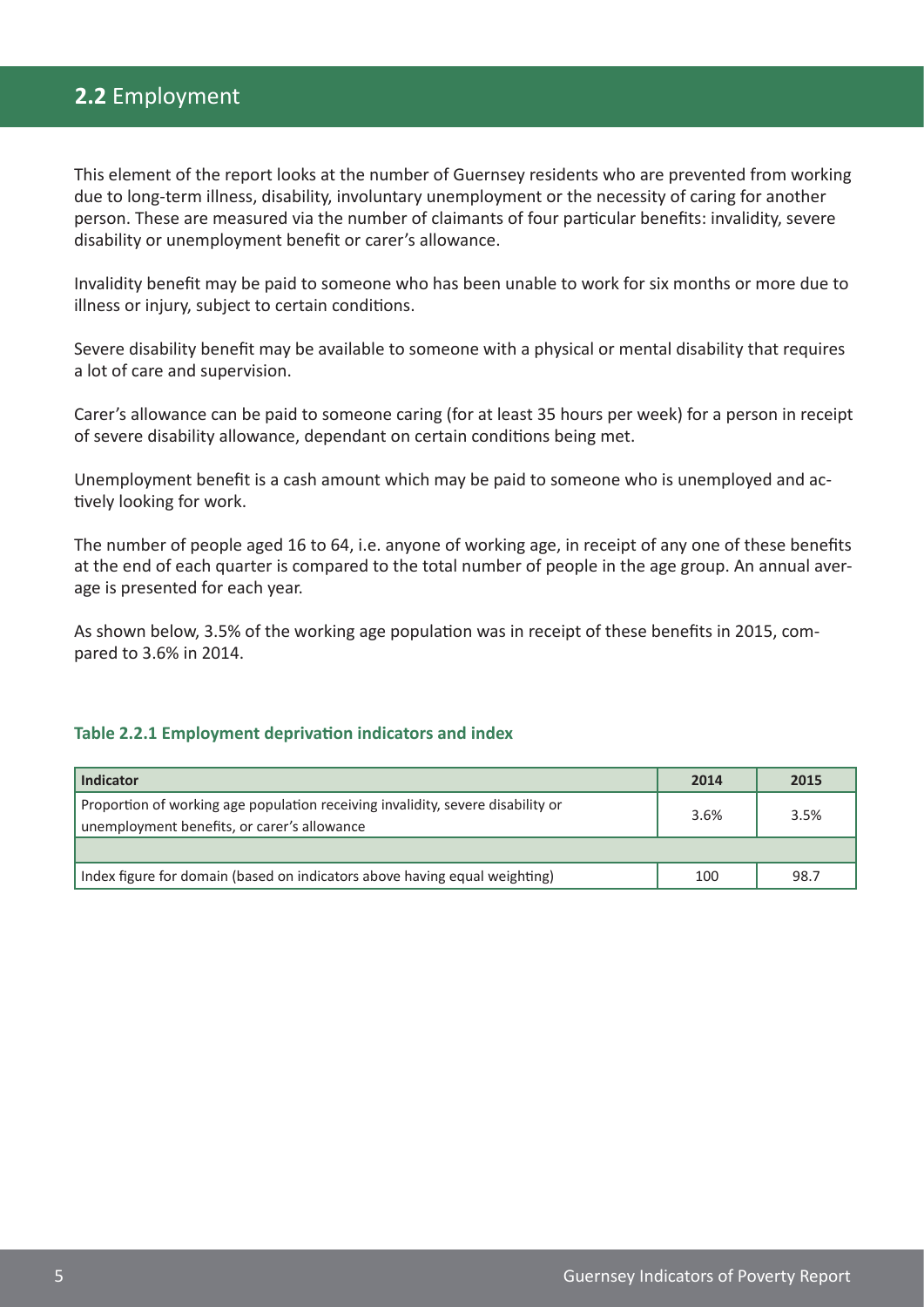The health domain is covered by five indicators. The first indicator shows years of potential life lost, which is calculated as a 3 year age and gender standardised measure of mortality before the age of 75. For the period ending 2015, this was slightly lower than the previous period, at 314 years per 10,000 population.

Other factors considered were: the proportion of people receiving benefits as a result of ill health (a sub-set of those identified on the previous page), the number of emergency admissions into hospital, the excess winter mortality rate and the number of doctors visits by people receiving financial assistance compared with those who are not.

The number of emergency admissions looked at the number of admissions through A&E or directly onto a ward where the discharge was at least 24 hours after admission This is intended to show levels of admissions for more serious health conditions.

Excess winter mortality is a five year average of the number of deaths per year over and above the generally expected number, due to winter conditions. This figure is presented as a five year average to smooth out random variations from one year to the next.

Supplementary Benefit is a means tested scheme which, in addition to paying cash benefits, covers the cost of primary health care expenses, such as doctor and nurse appointments. The annual average number of appointments for people in receipt of this assistance (5.2 in 2014, 5.5 in 2015) was divided by the annual average for people who did not receive this assistance (4.2 in 2014, 3.9 in 2015) to produce a figure showing how frequency of access to healthcare is impacted by the cost to the individual. For the purpose of this report, people in receipt of Supplementary Benefit who are also in receipt of health related benefits have been excluded, as they may require more frequent visits with a health care professional, therefore affecting the ratio.

| <b>Indicator</b>                                                                                                                                         | 2014 | 2015  |
|----------------------------------------------------------------------------------------------------------------------------------------------------------|------|-------|
| Years of potential life lost per 10,000 population*                                                                                                      |      | 314   |
| Proportion of population receiving invalidity or severe disability benefits                                                                              | 2.4% | 2.3%  |
| Number of emergency admissions lasting at least 24 hours per capita                                                                                      |      | 0.052 |
| Excess winter mortality (5 year average per 10,000 population)                                                                                           |      | 3.23  |
| Comparison of number of doctor and nurse appointments for those in receipt of<br>Supplementary Benefit compared with those not in receipt of the Benefit |      | 1.54  |
|                                                                                                                                                          |      |       |
| Index figure for domain (based on indicators above having equal weighting)                                                                               | 100  | 108.7 |

#### **Table 2.3.1 Health deprivation indicators and index**

\* These figures were the latest available at the time and are for the periods 2010-2012 and 2013-2015 respectively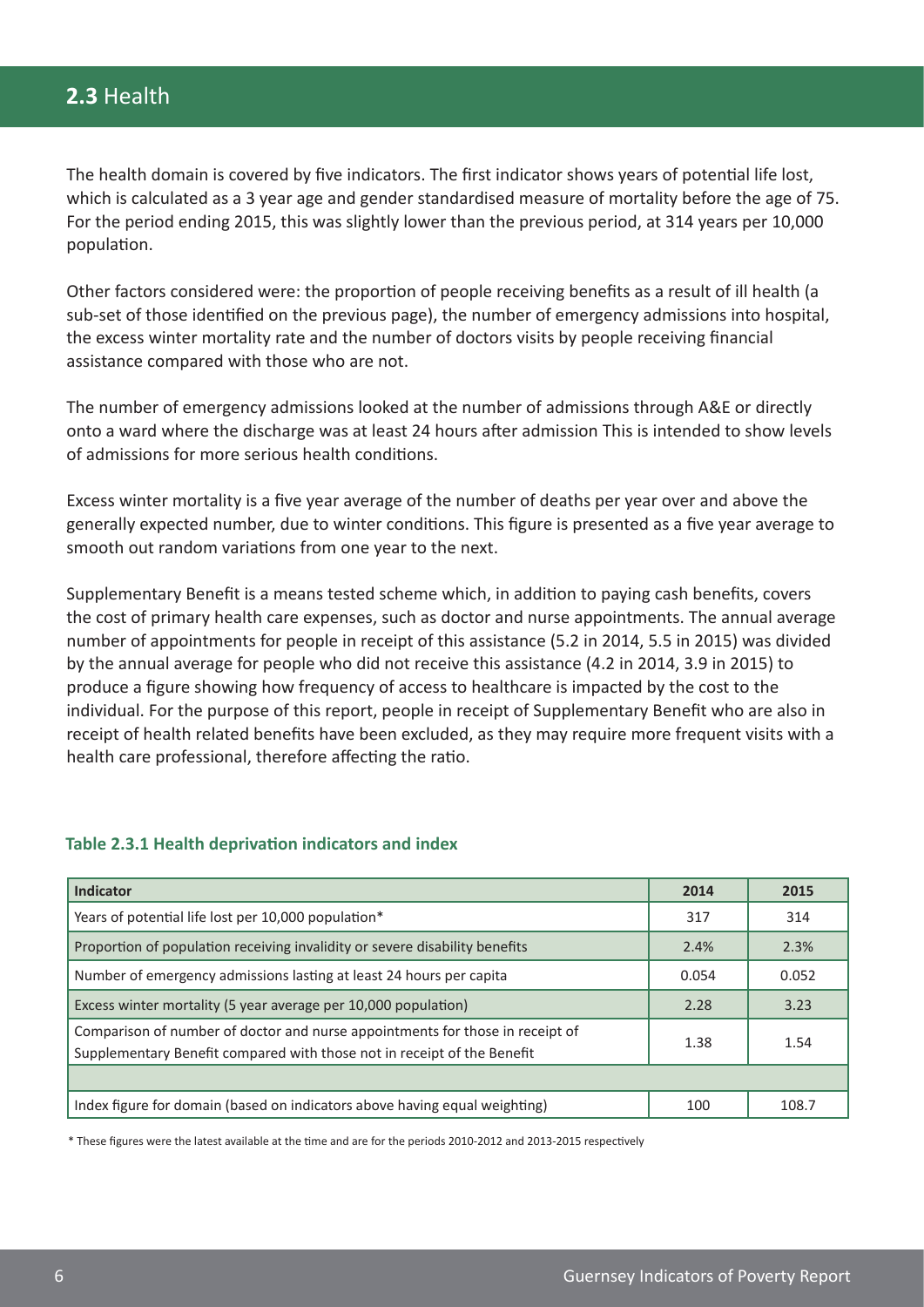## **2.4** Education

Low educational achievement and attendance levels can indicate potential deprivation. The figures in this section do not include pupils in Alderney.

The attainment of pupils at the end of key stages 2 and 4 (i.e. at ages 11 and 16) was considered.

The percentage of pupils (excluding those attending Melrose, Beechwood or Blanchelande, since data was not available) not achieving at least level 4 in maths and English at the end of key stage 2 was calculated. In 2015, this included 11.3% of pupils, compared to 14.0% in 2014.

Similarly, the percentage of pupils (including those attending Ladies College, Elizabeth College or Blanchelande) not achieving five or more GCSEs at grade G or higher, or equivalent at the end of key stage 4 was calculated. In 2015, this included 9.2% of pupils, compared to 7.3% in 2014.

The secondary school absence rate (excluding those attending Ladies College, Elizabeth College or Blanchelande, since data was not available) was calculated to be 7.5% in 2015, compared to 7.2% in 2014. This includes authorised absence (e.g. sickness) and unauthorised absence (e.g. holidays in term time).

As well as the total proportion of 16 years olds not remaining in education, employment or training following the end of key stage 4, the number of 18 to 20 years olds not in full-time higher education or employment is also presented. These figures both decreased between 2014 and 2015.

As a final indicator, the number of students who had access to a uniform grant in the year shown or the year prior to that (as new uniforms are not always required annually) was taken into account. This increased by 1.6 percentage points between 2014 and 2015.

#### **Table 2.4.1 Education deprivation indicators and index**

| <b>Indicator</b>                                                                          | 2014  | 2015  |
|-------------------------------------------------------------------------------------------|-------|-------|
| Those not achieving level 4 or higher at key stage 2                                      | 14.0% | 11.3% |
| Those not achieving 5 A* to G GCSEs or equivalent at key stage 4                          | 7.3%  | 9.2%  |
| Secondary school absence rate                                                             |       | 7.5%  |
| Proportion of 16 years olds not in education, employment or training                      |       | 1.5%  |
| Proportion of 18 to 20 year olds not in education or employment*                          |       | 13.1% |
| Number of approved applications for uniform grants as percentage of total school children |       | 14.3% |
|                                                                                           |       |       |
| Index figure for domain (based on indicators above having equal weighting)                | 100   | 95.3  |

\* This figure includes those who are: in part-time training, at university but have not informed the States of Guernsey (e.g. have not applied for a Higher Education grant), unemployed, taking a gap year or are not in the job market for another reason.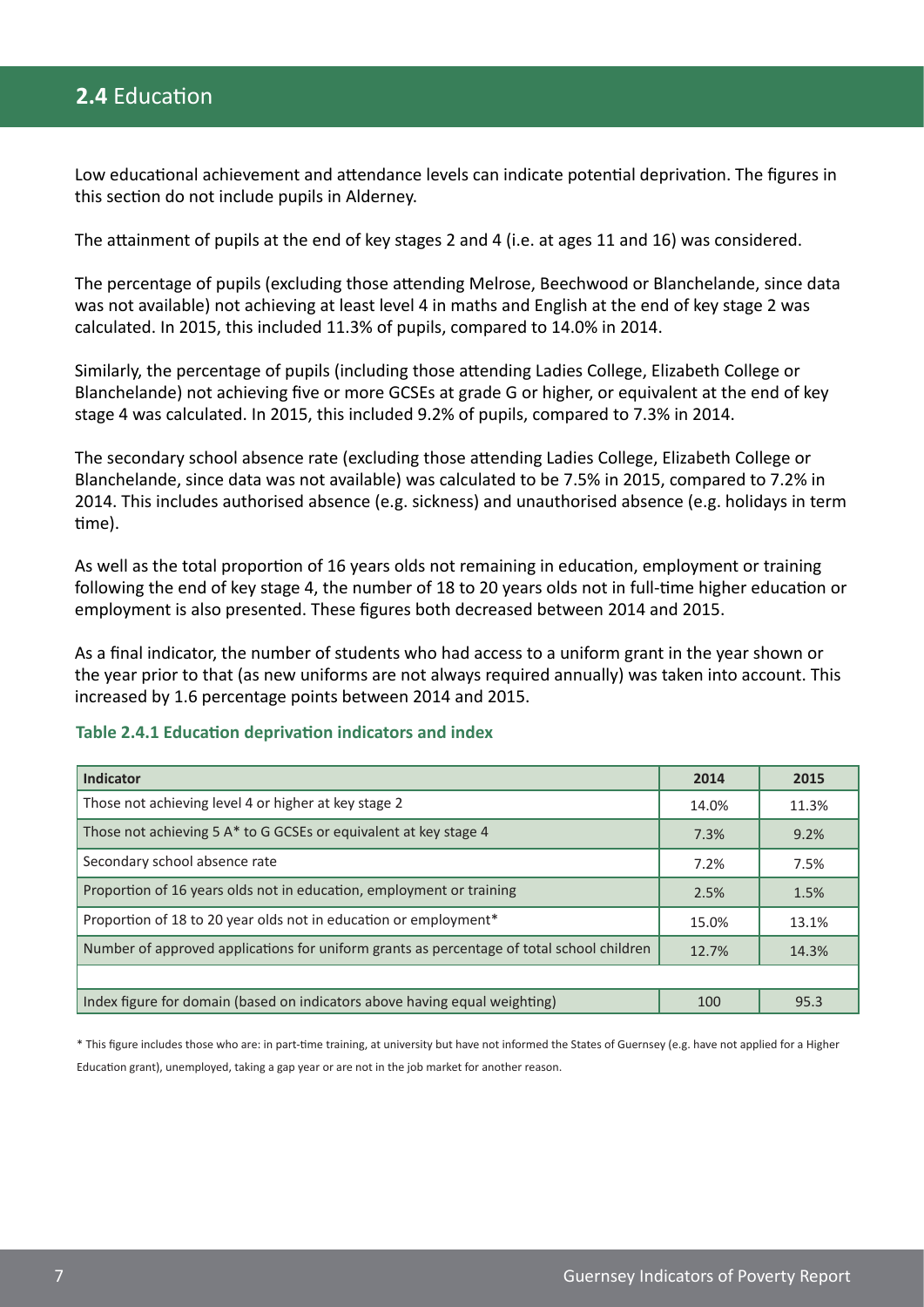# **2.5** Crime

Crime can have a major impact on both individuals and the wider community and plays a part in assessing how deprived an area may potentially be.

The categories of crime considered most relevant for the purpose of this exercise are: violent crime, burglary, theft and criminal damage. Crime figures are published in the Guernsey Law Enforcement annual report. Rolling three year averages of the number of reported crimes per category are used.

There were decreases across all of these categories between 2014 and 2015.

#### **Table 2.5.1 Crime deprivation indicators and index**

| <b>Indicator</b>                                                           |     | 2015 |
|----------------------------------------------------------------------------|-----|------|
| Violent crime per 10,000 population                                        | 68  | 65   |
| Burglary per 10,000 population                                             |     | 13   |
| Theft per 10,000 population                                                |     | 72   |
| Criminal damage per 10,000 population                                      |     | 75   |
|                                                                            |     |      |
| Index figure for domain (based on indicators above having equal weighting) | 100 | 90.6 |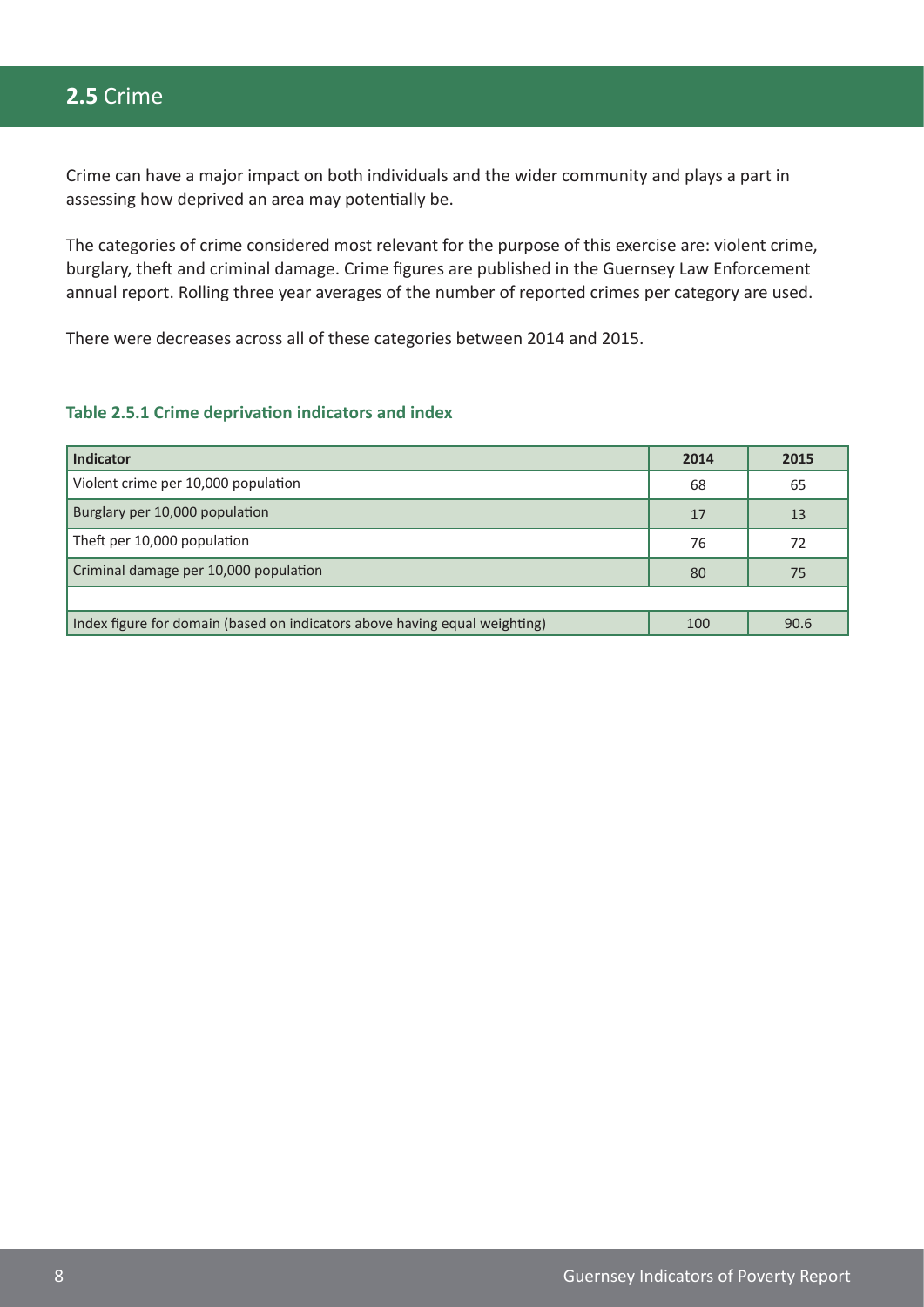# **2.6** Housing

The housing domain considers the availability and affordability of appropriate housing as an indicator of potential deprivation.

Household overcrowding is an indicator of potential deprivation and relative poverty, but can be difficult to define. A calculation has been undertaken using the number, age and gender of the residents of each household, together with the number of bedrooms in their houses (where known) and some assumptions about living arrangements (as no data is held regarding sizes of bedrooms or individual domestic arrangements). This gives figures that have been calculated on a consistent basis each year, but care should be taken when interpreting the absolute numbers. Of the households classified as overcrowded in both 2014 and 2015, two-thirds were overcrowded by one person.

Homelessness is used as an indicator in the UK, but the level in Guernsey is challenging to quantify. The organisations dedicated to providing temporary housing or shelter keep records of numbers but there are many reasons why people seek temporary housing and not all are due to homelessness. As such, this indicator is not included in this report, but attempts will be made to develop a method appropriate to Guernsey for monitoring levels of homelessness, perhaps including an estimation of the number of people with no permanent residence who may "sofa-surf" for future editions.

There are several indicators of housing affordability, including a rent to earnings ratio (mix-adjusted average private rental payments compared to median individual employment earnings, both annual totals) and a house price to earnings ratio (mix-adjusted average property prices compared to median individual employment earnings, the total price compared to annual total earnings). These ratios both decreased between 2014 and 2015.

Additionally, the percentage of people in affordable housing (rented from the States of Guernsey Housing Department or the Guernsey Housing Association [GHA]; or a household in a partial ownership scheme) is shown below. This figure increased between 2014 and 2015 (please see the **Annual Housing Stock Bulletin** via **www.gov.gg/property** for trends in the numbers of affordable housing units).

The percentage of households receiving assistance with social housing rent payments is also presented for 2014. Data is not yet available for 2015. In future editions, this may be expanded to include households receiving assistance with private and other housing association rent payments.

| <b>Indicator</b>                                                                                  | 2014  | 2015   |
|---------------------------------------------------------------------------------------------------|-------|--------|
| Household overcrowding as percentage of households (data held for approx. 92% of<br>properties)   | 10.4% | 9.8%   |
| Affordability: annual rent to earnings ratio                                                      | 0.51  | 0.48   |
| Affordability: purchase price to earnings ratio                                                   |       | 14.4   |
| Affordability: percentage of population in affordable housing (rented from the States or<br>GHA)  | 9.3%  | 9.5%   |
| Affordability: percentage of households receiving assistance with social housing rent<br>payments |       |        |
|                                                                                                   |       |        |
| Index figure for domain (based on indicators above having equal weighting)                        | 100   | 97.1 E |

#### **Table 2.6.1 Housing deprivation indicators and index**

E: estimated due to unavailable data for one 2015 measure at this time. Data will be available later in 2017.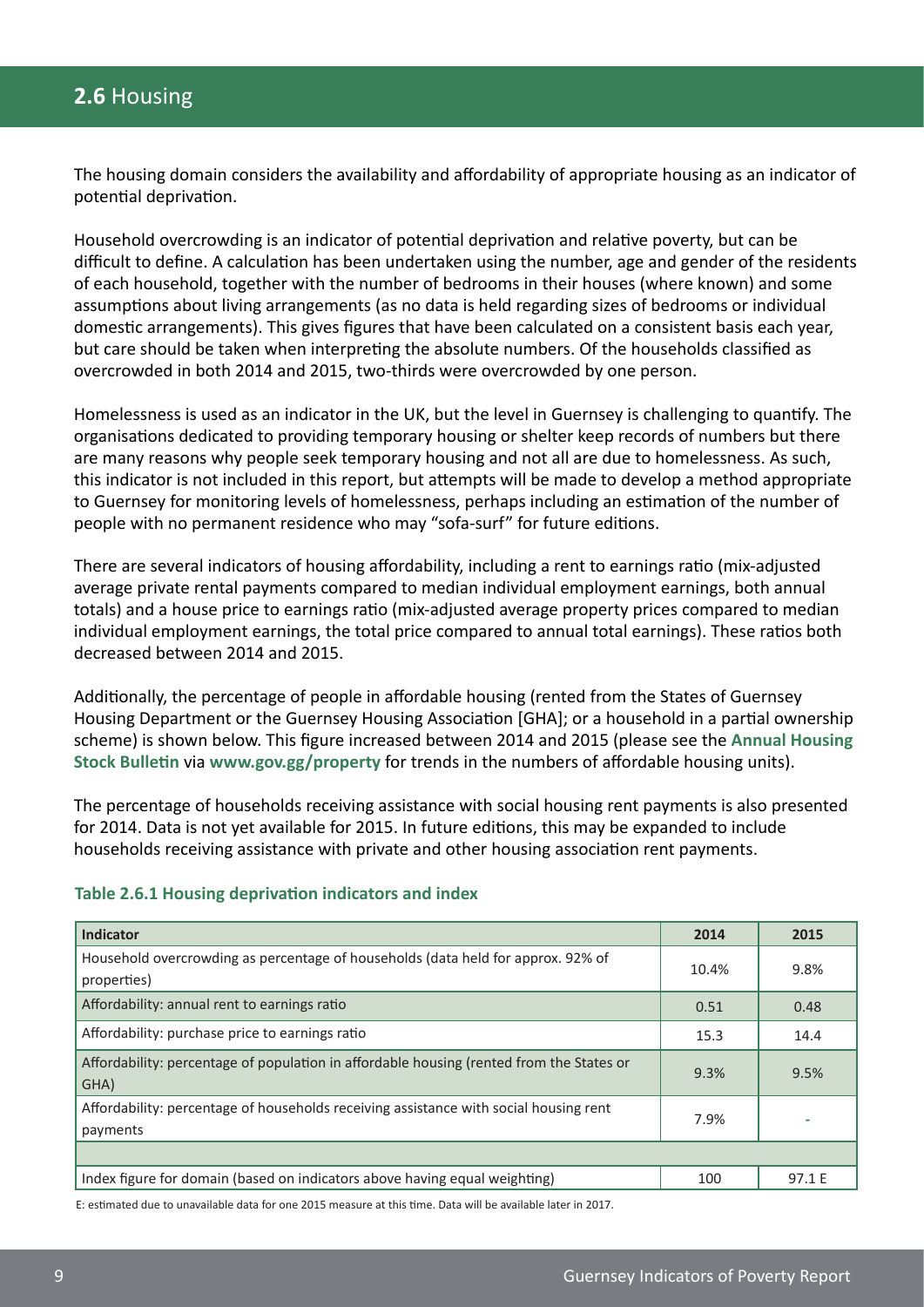# **2.7** Environmental

The immediate indoor and general outdoor living environments can also be used to indicate potential deprivation.

The indoor living environment, in this instance, focuses on the state of repair of houses. The Office of Environmental Health and Pollution Regulation receives complaints about the state of repair of domestic properties (including all tenures). Care should be taken in the interpretation of trends for this measure over time as the Office has become increasingly proactive in encouraging more people to come forward with complaints, which may have lead to an increase in numbers.

In terms of the outdoor environment, three factors were taken into account, as shown in the table below.

The Office of Environmental Health and Pollution Regulation monitors the air quality across the island and collects information on a range of pollutants. The pollutants selected for this indicator are nitrogen dioxide and sulphur dioxide.

In terms of road safety, a three year average figure for the number of serious and fatal injuries resulting from road traffic accidents per year was calculated, based on figures published by the Guernsey Police. This decreased by one between 2014 and 2015.

The proportion of beaches obtaining a guideline level pass is used to indicate standards in the outdoor living environment. Fewer beaches obtained the guideline level pass in 2015 than in 2014.

#### **Table 2.7.1 Environmental deprivation indicators and index**

| <b>Indicator</b>                                                           | 2014 | 2015  |
|----------------------------------------------------------------------------|------|-------|
| Number of housing complaints per 1,000 houses                              |      | 2.5   |
| Outdoor pollutant level, parts per cubic metre - nitrogen dioxide          |      | 0.12  |
| Outdoor pollutant level, parts per cubic metre - sulphur dioxide           |      | 0.16  |
| Road traffic accident injuries (three year average)                        |      | 11    |
| Bathing water quality (percentage of beaches not obtaining guideline pass) |      | 46.2% |
|                                                                            |      |       |
| Index figure for domain (based on indicators above having equal weighting) | 100  | 106.1 |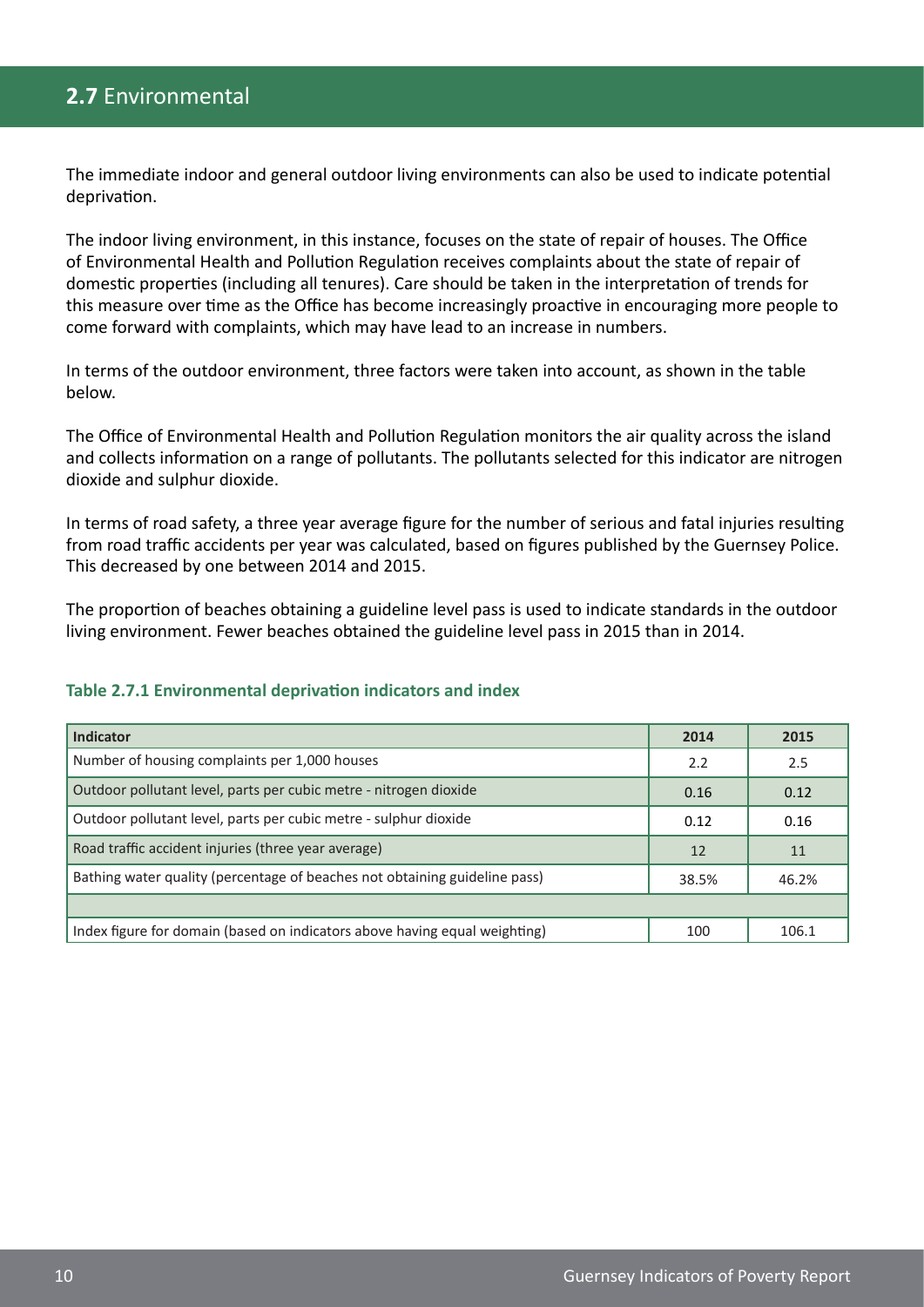# **3.1** Further Information

The indicators of potential deprivation presented in this Report provide a baseline from where performance in relation to achieving the States' aims relating to relative poverty can begin to be measured and objectively assessed.

In future editions, trends will begin to emerge. In the absence of time series data, readers may wish to compare the figures in this Report to equivalent figures for other jurisdictions. Some of the indicators can be compared with other jurisdictions (with care regarding differences in methodologies used) and comparable figures for Jersey and the UK are provided in the income domain section, but have not yet been sourced for other domains. More comparable figures for other jurisdictions may be added in future reports if readers indicate that these will be useful.

Considerable detail on income equality (one of the seven domains featured in this report) in particular is available in the separate **Guernsey Household Income Report**, which is available from **www.gov.gg/ household**.

In some areas, refinements will be made to the way indicators are measured or presented, while maintaining the continuity of time series data as far as possible. Further information is provided in **Appendix 1** regarding how the individual domains could be weighted to reflect the relevant importance of each in terms of achieving the States' aims relating to relative poverty. Feedback in this regard or relating to any other aspect of this Report is welcome.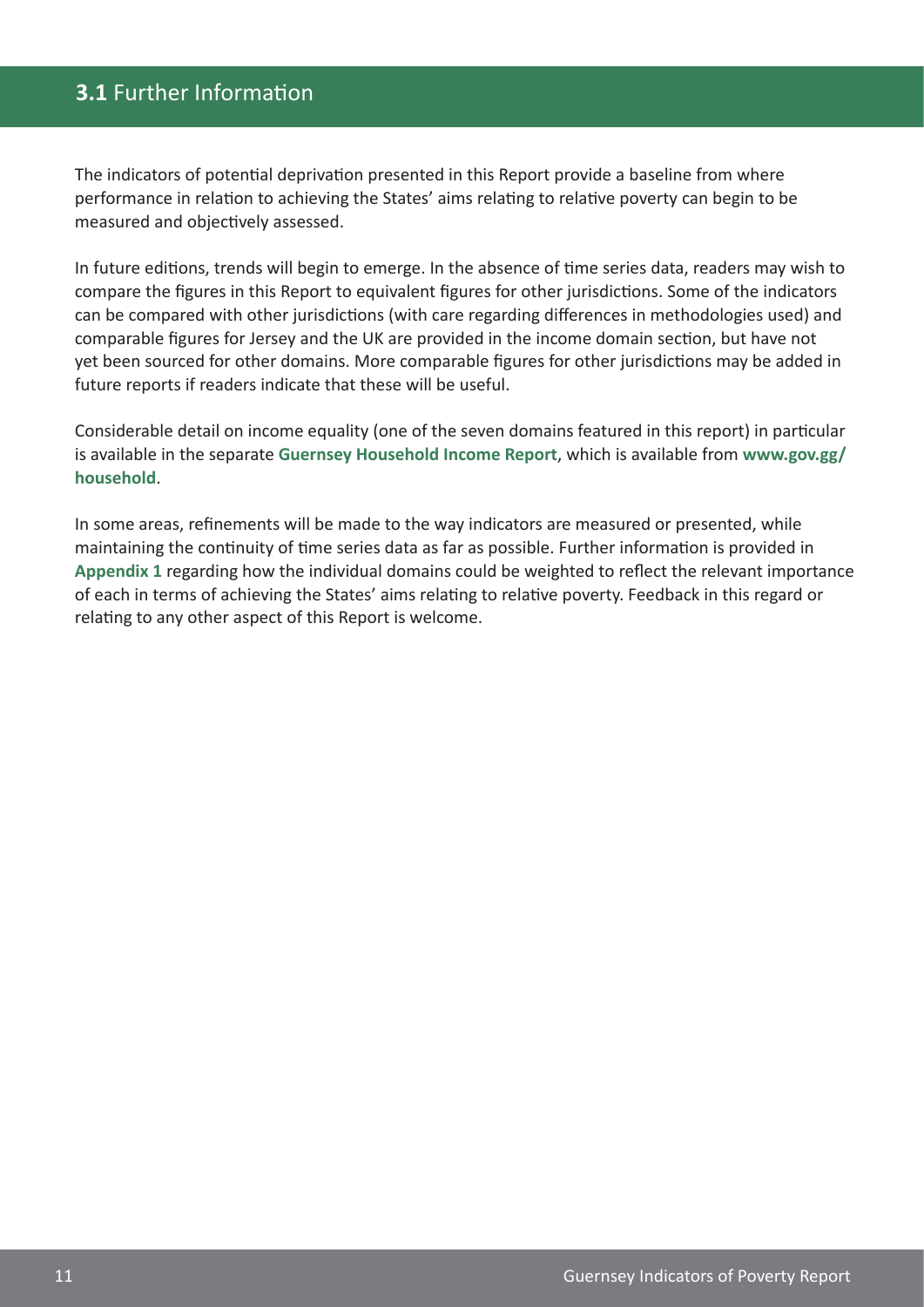# **4.1** Contact details

You may also be interested in other States of Guernsey Data and Analysis publications, which are all available online at **www.gov.gg/data**. Please contact us for further information.

| E-mail:        | dataandanalysis@gov.gg                                                                                    |
|----------------|-----------------------------------------------------------------------------------------------------------|
| Telephone:     | (01481) 717292                                                                                            |
| Write / visit: | Data and Analysis<br>Sir Charles Frossard House<br>La Charroterie<br>St Peter Port<br>Guernsey<br>GY1 1FH |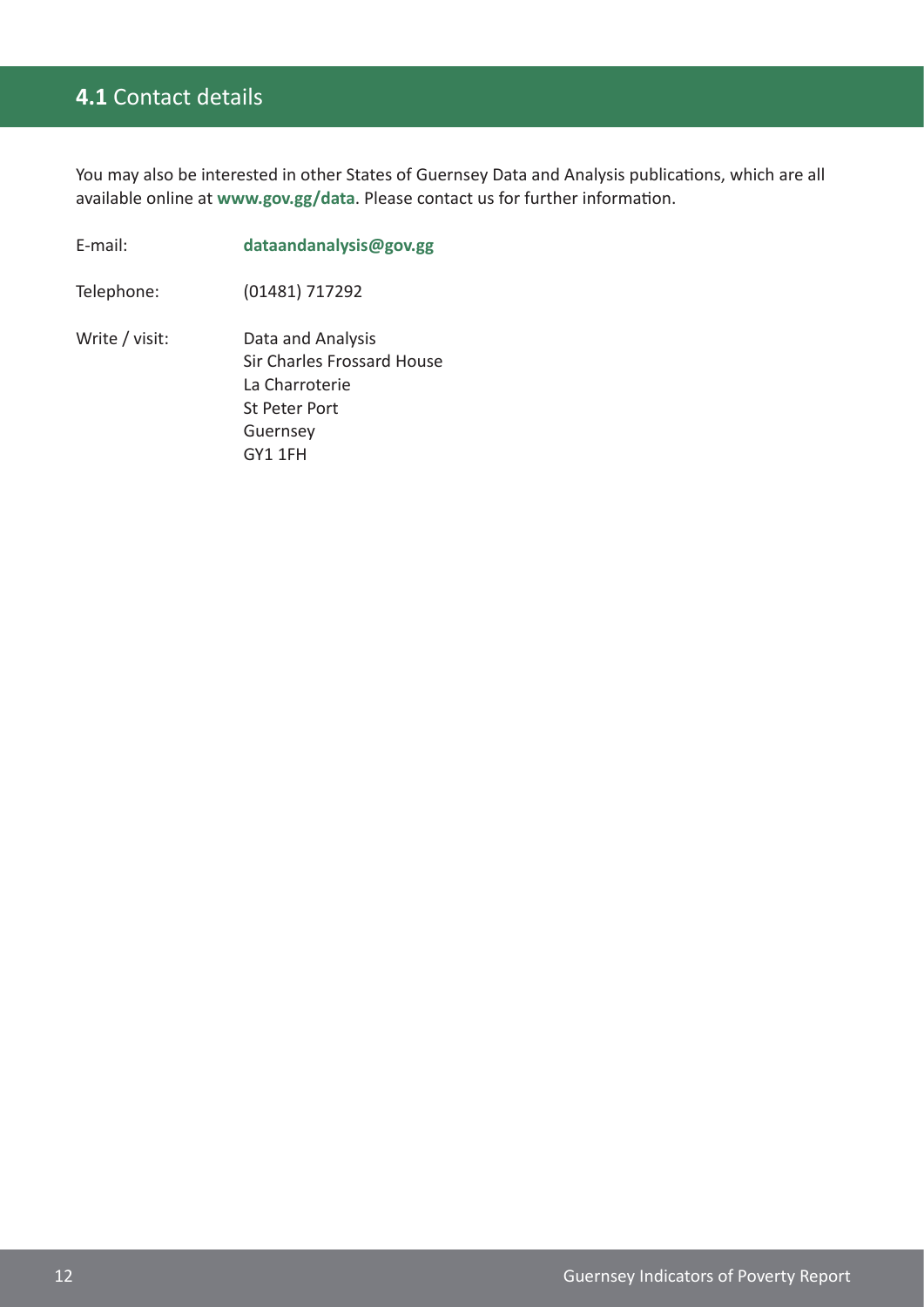## **Appendix 1 -** weightings and overall index figures

All bar one of the domains presented in this Report include more than one individual measure of potential deprivation. The English methodology apples a weighting to each indicator to derive a score for each domain, which is then used to calculate an overall relative poverty level figure. However, since the set of Guernsey indicators varies slightly from the original set used, the weightings needed to be amended.

For the purposes of calculating a single figure for each domain within this Report, each measure has been given equal weighting within its domain. These weightings may be revised for future reports, after further research and consultation has been undertaken regarding the relevant importance of each indicator and domain in terms of achieving the States of Guernsey's aims relating to relative poverty.

The weightings used in this Report can be found in **Tables A.1.1 to A.1.7** below.

#### **Table A.1.1 Weightings given to income indicators**

| <b>Indicator</b>                                                                                                                   |  |
|------------------------------------------------------------------------------------------------------------------------------------|--|
| Proportion of all households whose income is less than 60% of the median                                                           |  |
| Proportion of all households who both have an income of less than 60% of the median and are not<br>receiving supplementary benefit |  |

#### **Table A.1.2 Weightings given to employment indicators**

| Indicator                                                                                                 | Weighting |
|-----------------------------------------------------------------------------------------------------------|-----------|
| Proportion of working age population receiving invalidity, severe disability or unemployment benefits, or |           |
| l carer's allowance                                                                                       |           |

#### **Table A.1.3 Weightings given to health indicators**

| Indicator                                                                                          |     |
|----------------------------------------------------------------------------------------------------|-----|
| Years of potential life lost per 10,000 population                                                 |     |
| Proportion of population receiving invalidity or severe disability benefits                        | 0.2 |
| Number of emergency admissions lasting at least 24 hours per capita                                |     |
| Excess winter mortality (5 year average per 10,000 population)                                     |     |
| Average number of appointments per annum for those on Supplementary Benefit divided by average for |     |
| l those not on the Benefit                                                                         |     |

#### **Table A.1.4 Weightings given to education indicators**

| <b>Indicator</b>                                                                          | <b>Weighting</b> |
|-------------------------------------------------------------------------------------------|------------------|
| Those not achieving level 4 or higher at key stage 2                                      | 0.167            |
| Those not achieving 5 A* to G GCSEs or equivalent at key stage 4                          | 0.167            |
| Secondary school absence rate                                                             | 0.167            |
| Proportion of 16 years olds not in education, employment or training                      | 0.167            |
| Proportion of 18 to 20 year olds not in education or employment                           | 0.167            |
| Number of approved applications for uniform grants as percentage of total school children | 0.167            |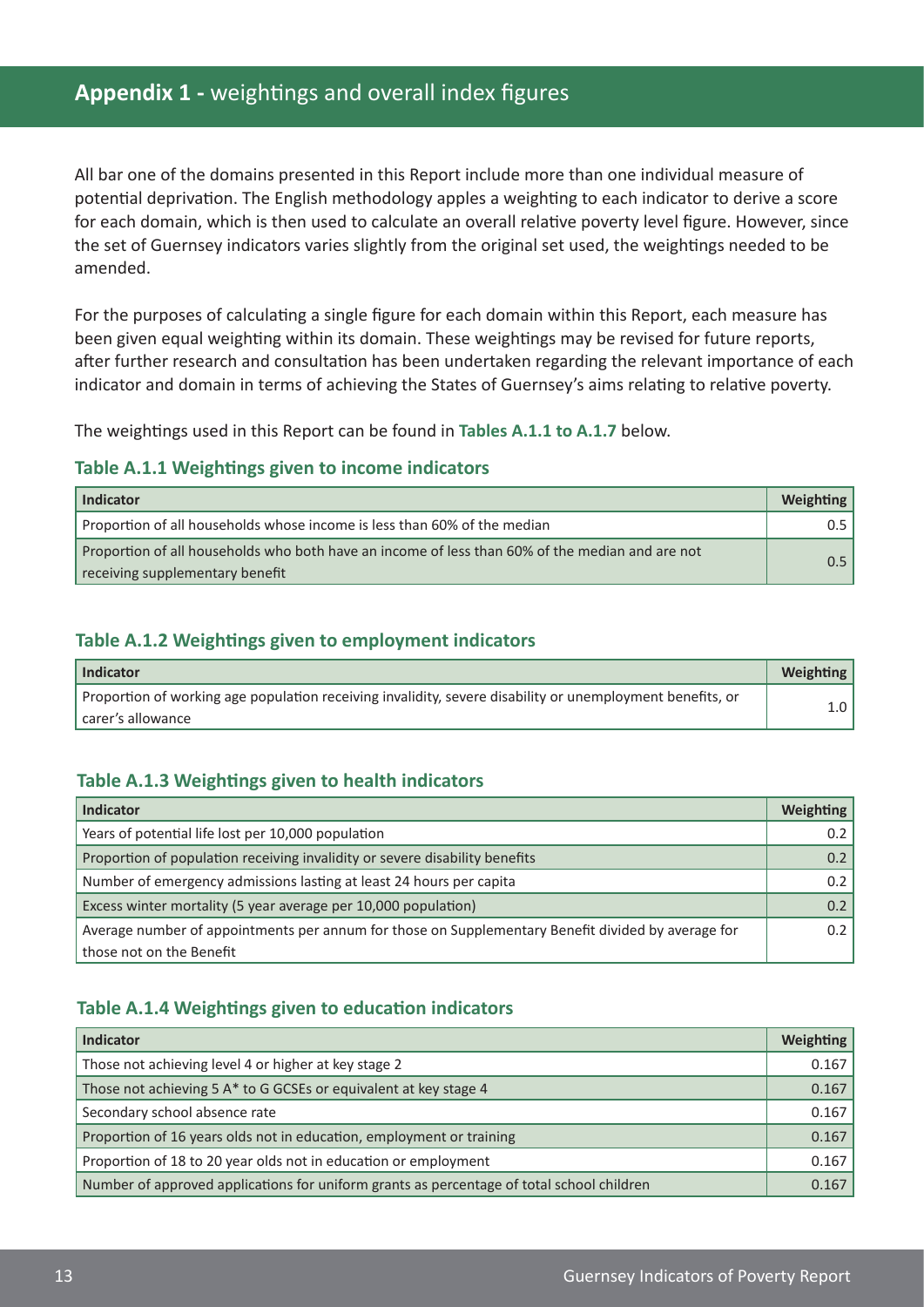# **Appendix 1 -** weightings and overall index figures

## **Table A.1.5 Weightings given to crime indicators**

| Indicator                             | Weighting |
|---------------------------------------|-----------|
| Violent crime per 10,000 population   | 0.25      |
| Burglary per 10,000 population        | 0.25      |
| Theft per 10,000 population           | 0.25      |
| Criminal damage per 10,000 population | 0.25      |

#### **Table A.1.6 Weightings given to housing indicators**

| <b>Indicator</b>                                                                               | Weighting |
|------------------------------------------------------------------------------------------------|-----------|
| Household overcrowding as percentage of households (data held for approx. 92% of properties)   | 0.20      |
| Affordability: annual rent to earnings ratio                                                   | 0.20      |
| Affordability: purchase price to earnings ratio                                                | 0.20      |
| Affordability: percentage of population in affordable housing                                  | 0.20      |
| Affordability: percentage of households receiving assistance with social housing rent payments | 0.20      |

#### **Table A.1.7 Weightings given to environment indicators**

| <b>Indicator</b>                                                           | <b>Weighting</b> |
|----------------------------------------------------------------------------|------------------|
| Number of housing complaints per 1,000 houses                              | 0.20             |
| Outdoor pollutant level, parts per cubic metre - nitrogen dioxide          | 0.20             |
| Outdoor pollutant level, parts per cubic metre - sulphur dioxide           | 0.20             |
| Road traffic accident injuries (three year average)                        | 0.20             |
| Bathing water quality (percentage of beaches not obtaining guideline pass) | 0.20             |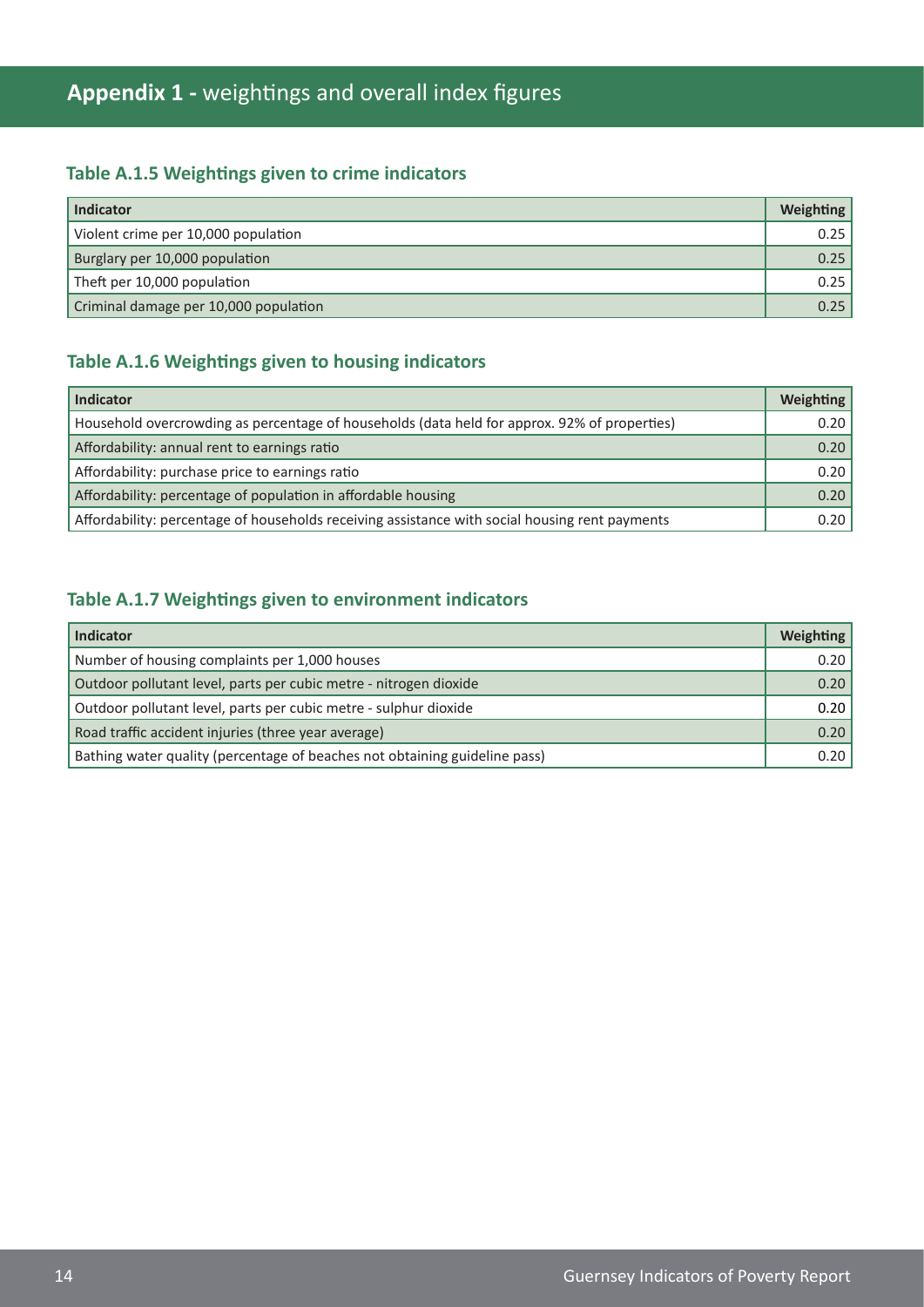# **Appendix 1 -** weightings and overall index figures

The diagram below illustrates how the index figure for each domain could be tracked visually over time. If the potential deprivation index decreased over time, it would get closer to the centre and if it increased, it would get further away, compared to the base year position.

This form of visualisation can be achieved without weighting individual domains. However, if an overall index figure were to be required, a weight would need to be determined for each domain. The weights used to calculate the indices in the English Indices of Deprivation 2015 Report are shown at the bottom of the page.







| <b>Indicator</b> | <b>Weighting</b> |
|------------------|------------------|
| Income           | 22.5%            |
| Employment       | 22.5%            |
| Health           | 13.5%            |
| Education        | 13.5%            |
| Crime            | 9.33%            |
| Housing          | 9.33%            |
| Environment      | 9.33%            |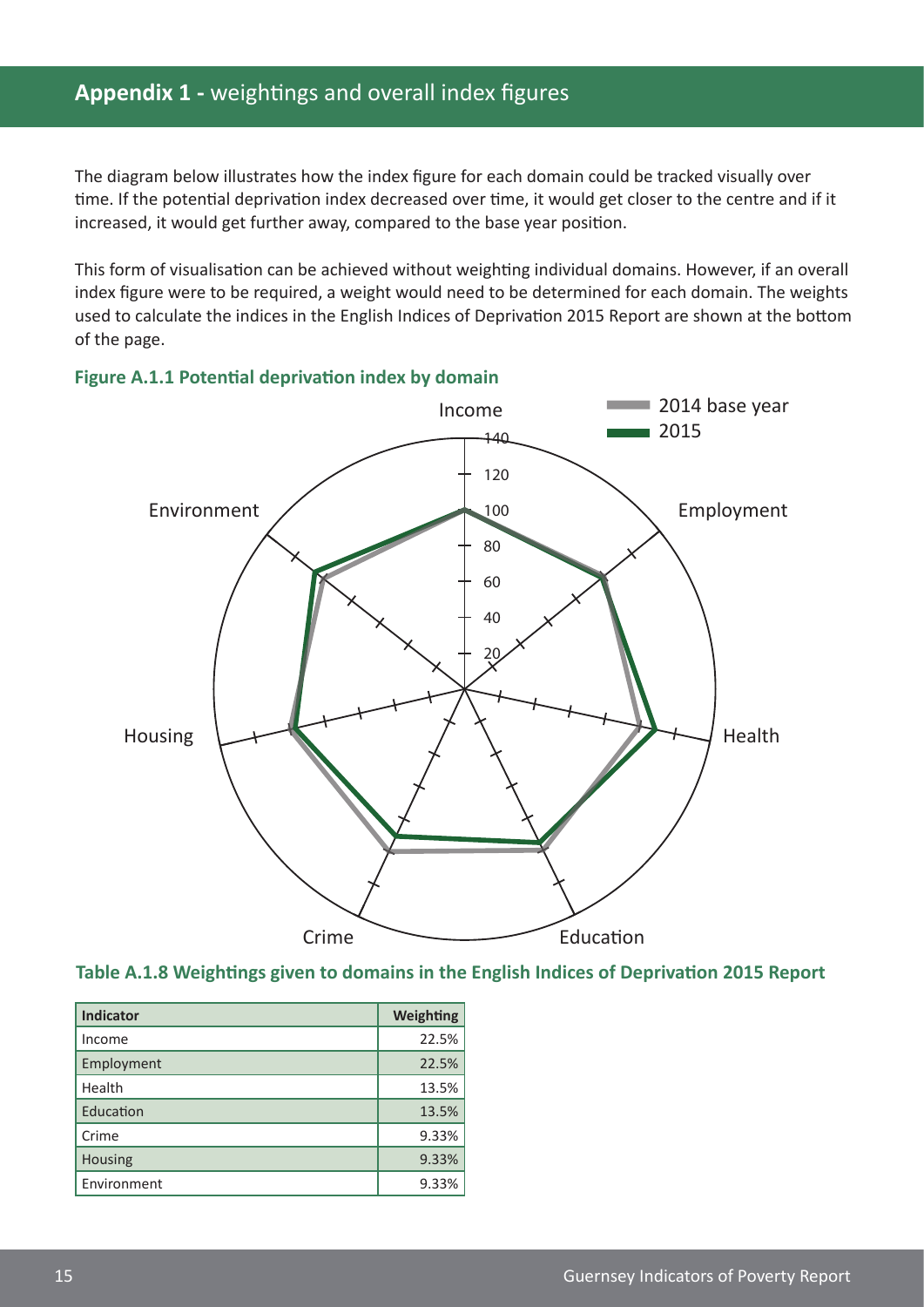# **Appendix 2 - Income equivalisation and netting of income**

The income that a household needs to attain a given standard of living will depend on its size and composition. "Equivalisation" means adjusting a household's income for size and composition so households can be looked at on a more comparable basis. Gross incomes have been equivalised using the 'Modified-OECD' equivalence scale, in which each household is given a weighting depending on its composition and this is divided by its gross household income. Households of two adults and no children do not see their gross incomes change after equivalisation, whilst incomes of households comprising more than two adults are scaled down. Households containing fewer than two adults will have their income scaled up after equivalisation.

As an example, take a household of two adults and two children and a gross income of £50,000. If this is compared with a household containing just one adult with a gross income of £45,000, then although the larger household had a higher gross income it is the smaller one that has the higher equivalised income. This is illustrated in the diagram below.

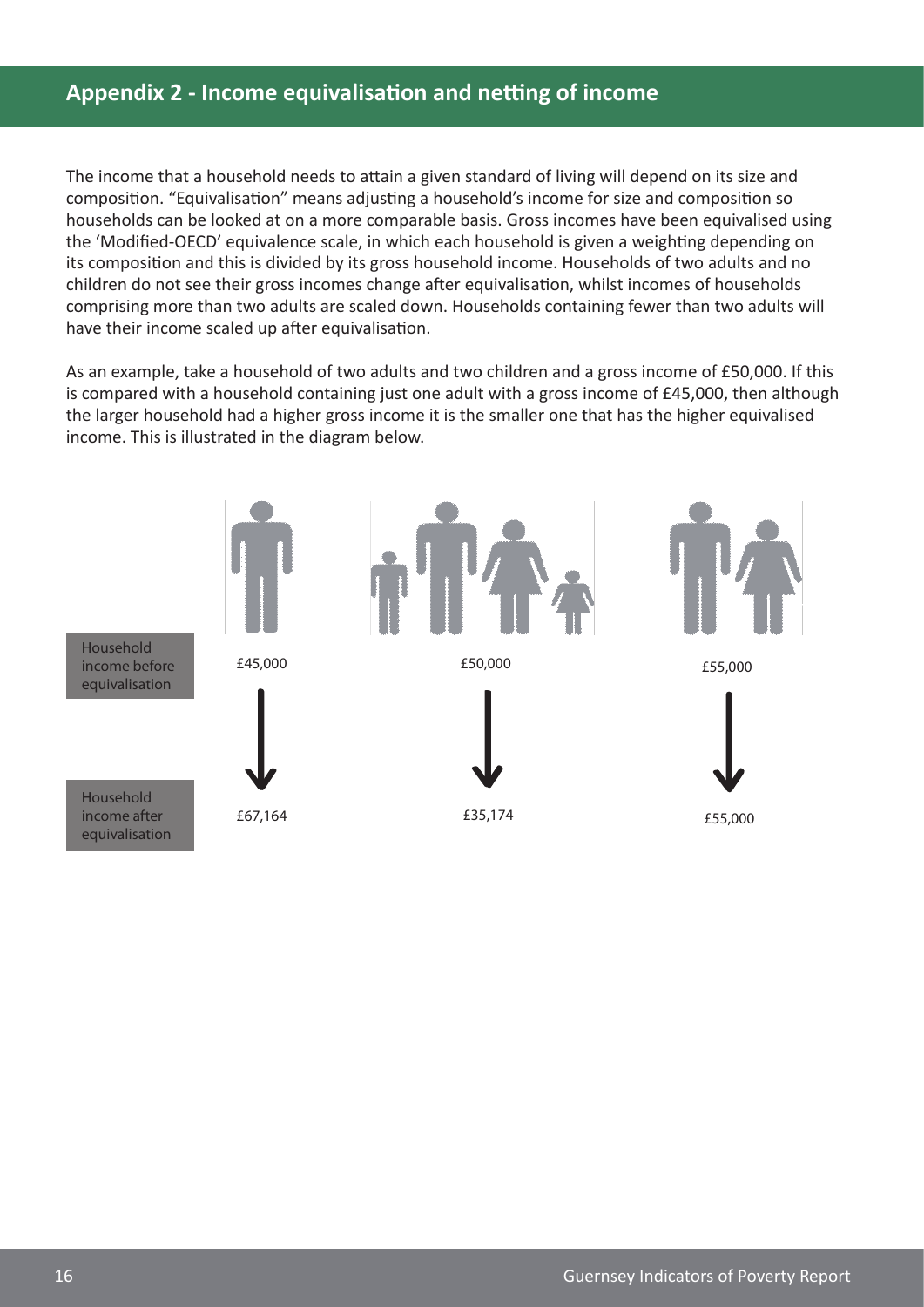## **Appendix 2 - Income equivalisation and netting of income**

The Report provides data on equivalised household income in 2014 after tax, social security contributions and an imputed housing costs have been deducted. Housing costs referred to here mean mortgage and rent costs. The income remaining after these deductions broadly indicates the amount of money left to buy goods and services, often termed disposable income. The overall breakdown of gross income to net income is shown in **Figure A2.1**.

The housing cost in these calculations has been imputed as the actual cost of housing within individual households is not known; however, the tenure type and property size is known and can be combined with data on average rental and purchase prices to estimate the housing costs for privately rented and owner occupied properties with a mortgage.

For those properties which are rented either through the States of Guernsey or Guernsey Housing Association, housing costs have been calculated according to the rental values for property type as set by the States of Guernsey.

Please note that in the case of those households which have been identified as owner occupier without a mortgage no housing cost has been deducted from these incomes.

**Figure A2.1: Breakdown of gross income to income net of social security, income tax and housing costs (equivalised)**